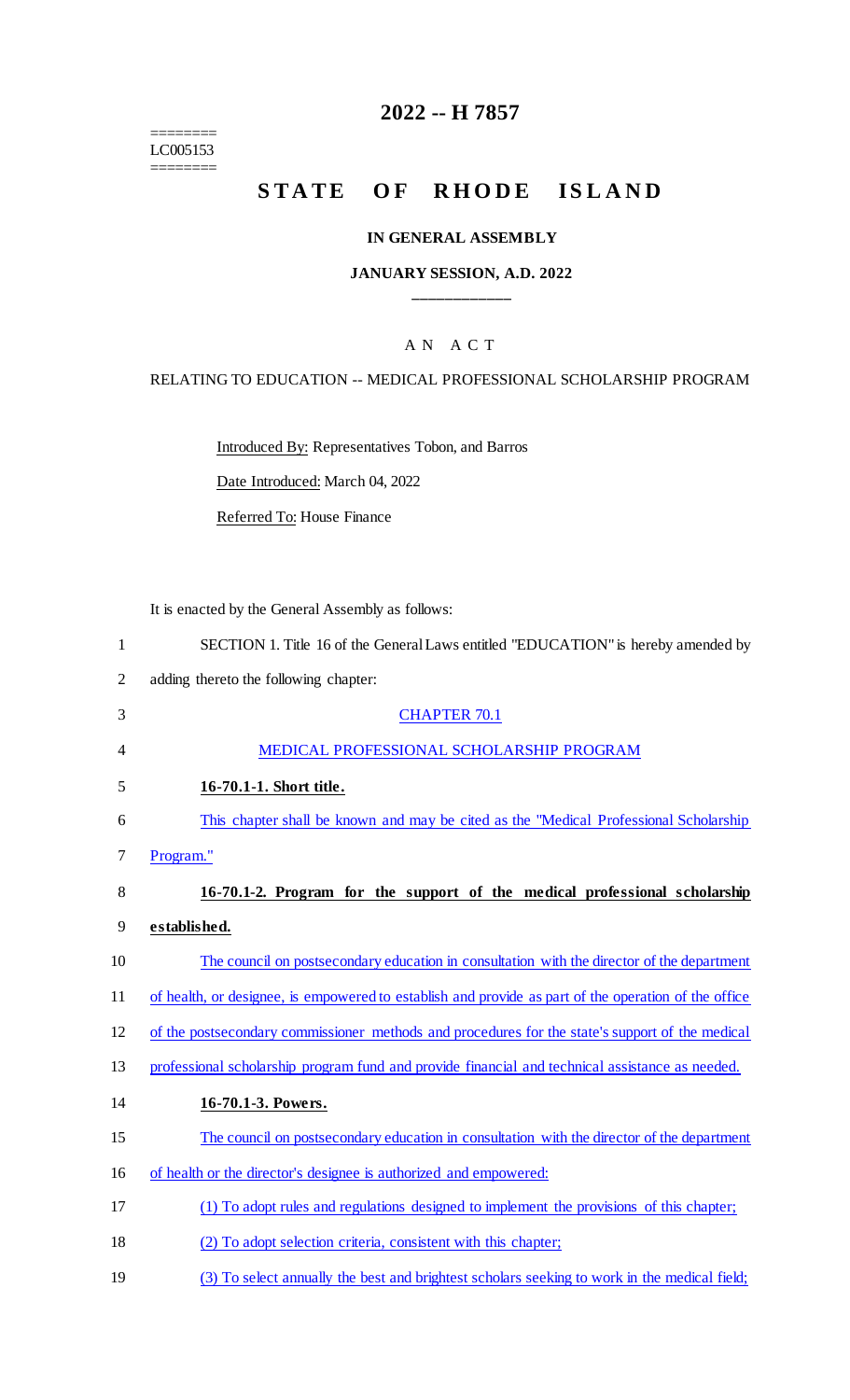(4) To provide, through the office of the postsecondary commissioner, the authority to designate the medical professional scholarship program, a 26 U.S.C. 501(c)(3) nonprofit organization registered with the Rhode Island secretary of state, as the entity that will administer and operate all program services and manage scholarship resources; (5) To supervise the disbursement of the scholarship fund; (6) To work in cooperation with the Rhode Island higher education assistance authority which is directed to provide the committee with staff assistance necessary to carry out the purposes of this chapter; and (7) To receive donations and grants from sources including, but not limited to, the federal government, governmental and private foundations, and corporate and individual donors; with 11 these donations and grants to be deposited in the scholarship fund. **16-70.1-4. Eligibility for scholarship.** To be considered for the scholarship, all applicants must: (1) Be a graduating senior at a public, parochial, or private high school in Rhode Island; (2) Be accepted for admission at an accredited college or university in the United States or Canada; (3) Achieve one or more of the following distinctions: (i) Be in the top ten percent (10%) of the applicant's graduating class as of the end of the second quarter of the senior year; (ii) Have a score in the ninetieth percentile or above on either the mathematics or verbal 21 section of the scholastic aptitude test (S.A.T.); or 22 (iii) Have a combined mathematics and verbal S.A.T. score in the eighty-fifth percentile or above; and (4) Have completed twenty (20) hours of community service at an accredited or licensed community based health center. **16-70.1-5. Award of scholarship - Conditions.** At any time that sufficient funds become available, the commissioner shall award scholarships in the amount of five thousand dollars (\$5,000) for each of the four (4) years of college 29 attendance to each of the eligible applicants which the commissioner deems to be most qualified for the scholarship; provided that, to maintain entitlement to the scholarship each recipient must: (1) Be enrolled as a full-time student in an accredited college or university in the United States or Canada; (2) Pursue a course of study leading to a degree or certification in the medical field; and (3) Maintain satisfactory progress as determined by the college or university attended by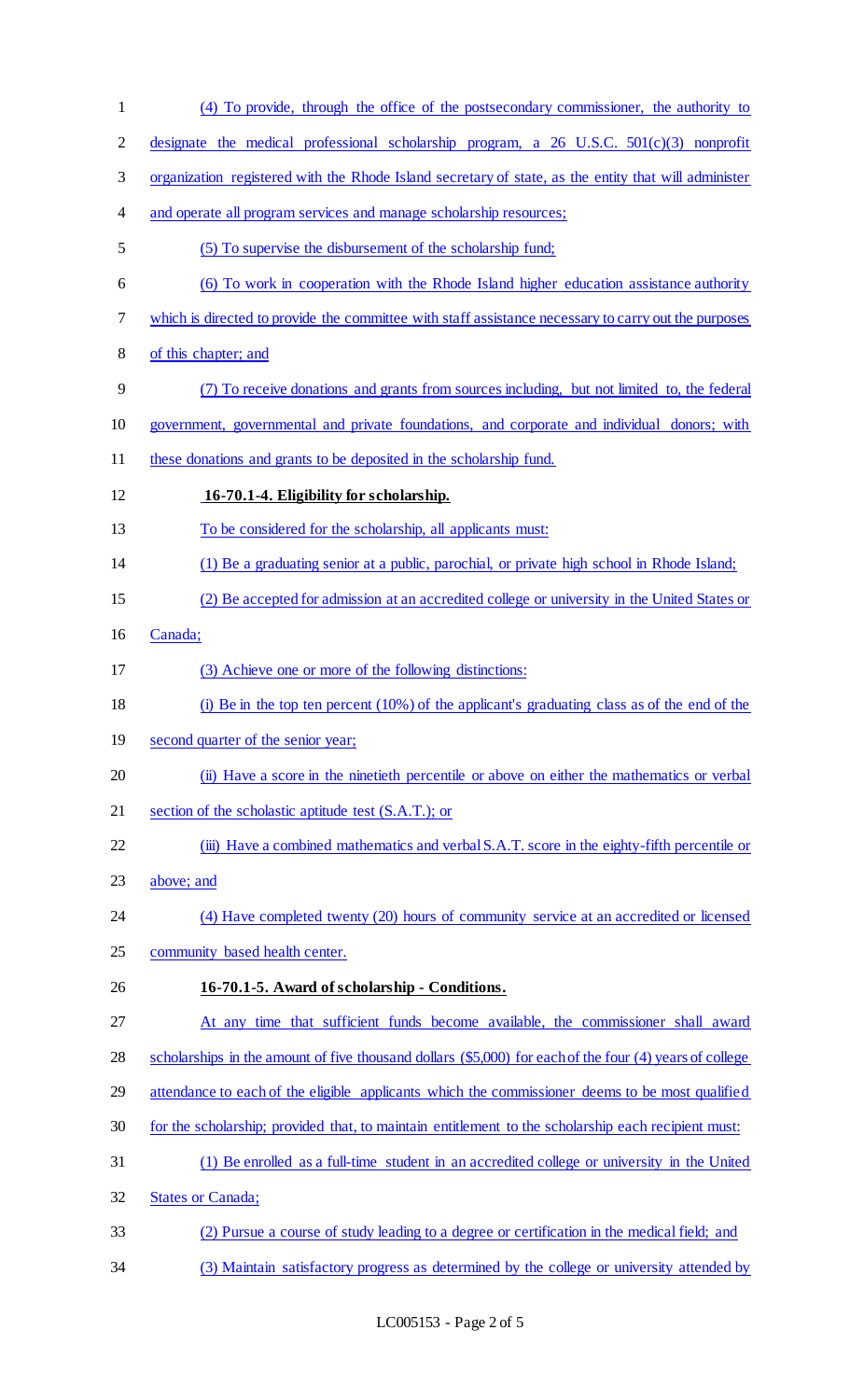#### the recipient.

- **16-70.1-6. Funding.** (a) The fund shall be financed by the assessment of twenty-five dollars (\$25.00) added to the fee of all medical professionals upon filing an application for licensure with the state pursuant to the provisions of title 5. (b) The monies received by the fund shall be deposited in a restricted receipt account administered by the commissioner of postsecondary education. (c) No scholarship may be awarded until the fund reaches the sum of one hundred thousand dollars (\$100,000). (d) Upon reaching the sum of one hundred thousand dollars (\$100,000), the commissioner may utilize only fifty percent (50%) of the money in the award of scholarships with the remainder of the money to be invested in an interest bearing account. **16-70.1-7. Disbursement of scholarship funds.** (a) The state controller is authorized and directed to draw orders upon the general treasurer for the payment of the funds deposited into the restricted receipt account upon receipt of the proper voucher provided by the office of the postsecondary commissioner. (b) The office of the postsecondary commissioner shall present the voucher to the state controller no later than the last day of the first month of the fiscal year for which the scholarship is 19 awarded and this amount shall be remitted to the account of the council on postsecondary education by the state treasurer no later than the last day of the second month of that fiscal year. **16-70.1-8. Audit requirements.** The medical professional scholarship program, by and through the office of the postsecondary commissioner, shall submit an annual audit to be completed by the employment of private auditors. Audit work papers of the private auditors shall be made available upon request to 25 the auditor general and/or the director of administration for their review, at the completion of the 26 audit. The audit report shall be furnished to the auditor general and the director of administration. **16-70.1-9. Severability.** If any provision of this chapter or any rule or regulation made under this chapter, or its application to any person or circumstance, is held invalid by a court of competent jurisdiction, the remainder of the chapter, rule or regulation and the application of the provision to other persons or circumstances shall not be affected by its invalidity. The invalidity of any section or sections or parts of any section or sections of this chapter shall not affect the validity of the remainder of this chapter.
- SECTION 2. This act shall take effect upon passage.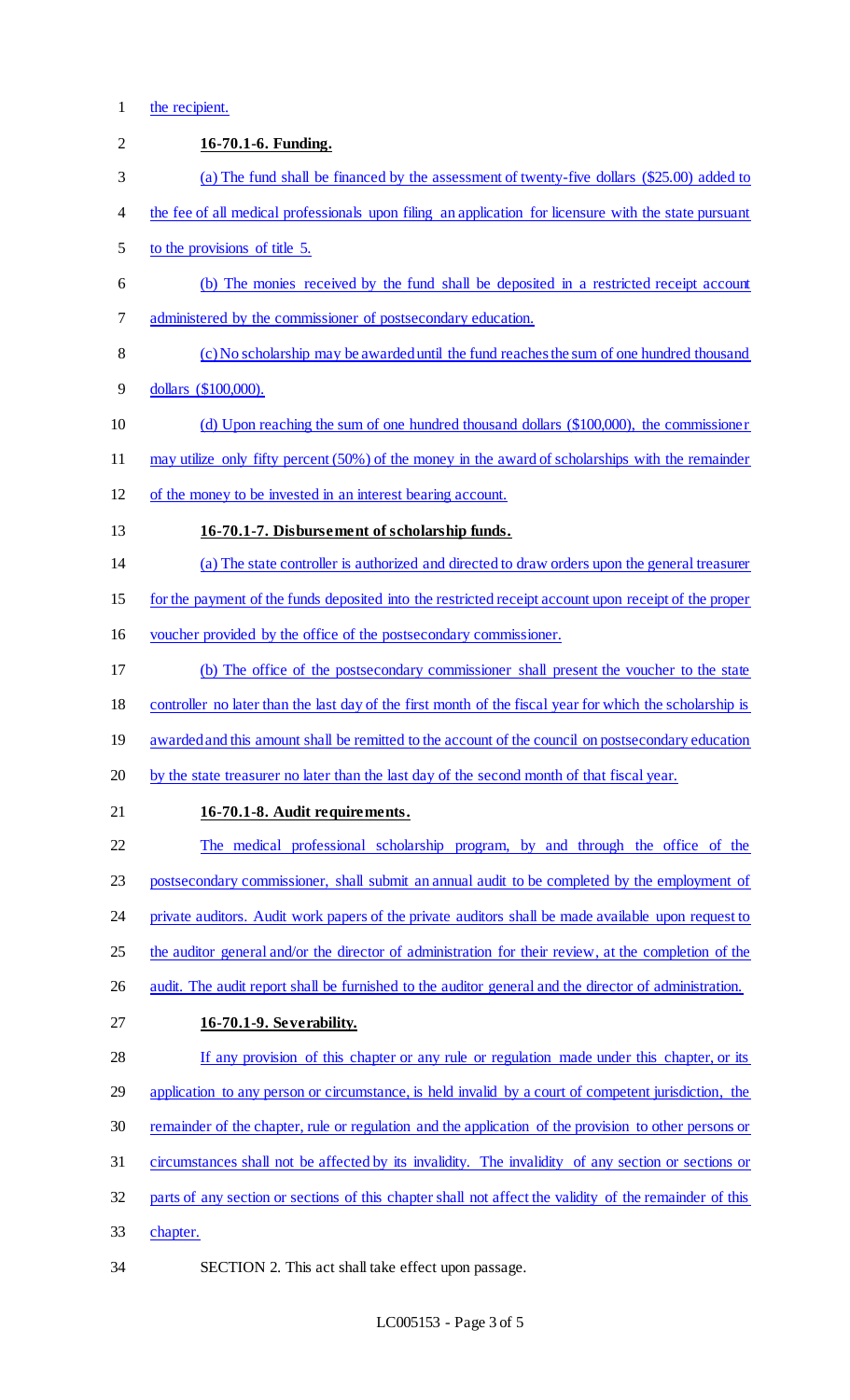#### ======== LC005153

========